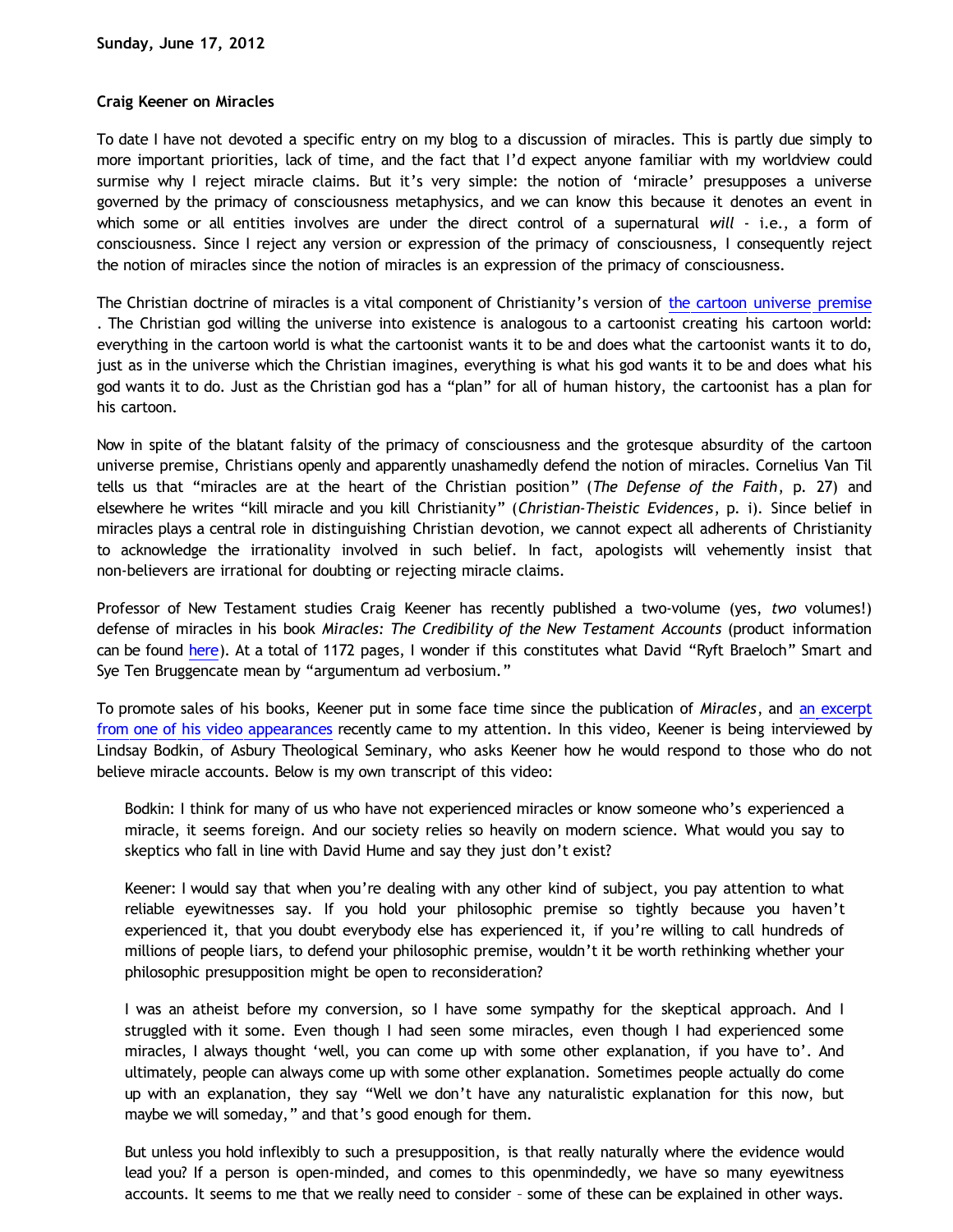But when you have multiple raisings from the dead. In my own circle, I mean if, if it were only a coincidence, say a one in ten thousand coincidence, how do you explain the coincidence of me having ten people in my own immediate circle who are eyewitnesses of that?

Bodkin: It gets hard to ignore it then.

Keener: It gets very hard.

Now, I do not find it hard in the least to ignore claims about "the paranormal," be they claims about miracles, ghosts, fortune-telling, etc. And I have all confidence that I am not ignoring some important fact about the universe when doing so. Living in SE Asia, I hear about ghost stories nearly every day from the locals. The locals are, to varying degrees, consumed with mysticism and captivated by superstition. Many people here in Thailand, for instance, are afraid to go to public bathrooms by themselves, as they fear that ghosts may be haunting them. When I tell them that I do not "believe in ghosts," they seem disappointed, almost quietly outraged, as though I were spoiling something they've come to accept but privately know is not true.

So I have to say that I am just not persuaded by Keener that I should "pay attention to what [allegedly] reliable eyewitnesses say." Why does Keener immediately defer to "eyewitnesses" instead of to *facts*? Well, it's obvious: if he acknowledges that we should go by the facts, he would have to produce them and show how they support the miracle claims in question. Instead, he wants to train his attention on what he calls "reliable eyewitnesses," which really means he wants to settle the matter by consulting hearsay and ignoring what the facts might have to say.

Christians might retort that we learn many things about the world by means of personal testimony. And of course this is true. But it would not follow from the fact that we often learn things about reality by means of testimony, that we should therefore accept every testimony as truthful. We need a standard, and the only *rational* standard is *reason*. If a testimony doesn't pass the smell test of reason, then one is justified in rejecting it. Indeed, in such a case one would *not* be justified in accepting it.

A rational individual *discriminates* between those testimonies which are compatible with reason and those which are not. There are many reports which I have not accepted, either because they have no evidence to support them, or because they simply defy the available evidence, including those fundamental evidences which ground reason itself, such as the primacy of existence.

There may be many testimonies about miracles; I am confident that Keener has collected more than an armful in his apologetic quest to justify his commitment to faith. But a claim is not its own evidence, nor is it a substitute for evidence. On the contrary, evidence is what is needed to support a claim. (And the evidence for this point itself are the facts pertaining to the nature of man's consciousness and the means by which he discovers and validates knowledge.) In the case of miracle claims, since they necessarily assume the primacy of consciousness, they thereby defy evidence which is both available to us and incontestable in nature, and consequently should be rejected, even if believers in such things disapprove.

In framing her question for Keener, Bodkin says that "society relies so heavily on science," which suggests that the degree to which "society" does this is *excessive*, as if society's dependence on science had exceeded some tolerable limit or overstepped some invisible boundary. In essence, there is a tone of resentment for science from theists when they defend the notion of miracles and other religious doctrines. They see science and reliance on science as obstacles to the propagation of their faith. And rightly so. Science is essentially the systematic application of reason to some specific area of inquiry. There is no question that reason and religious faith are epistemological adversaries: reason adheres consistently to the primacy of existence, and faith grants metaphysical primacy to consciousness. There can be no compromise between the two. A position secured by a consistent application of reason has no place, need, or room for faith; and a position accepted on faith will not sustain the demands, scrutiny or challenges of reason. Faith and reason are antipodes, regardless of how strenuously religionists deny this.

Before the Age of Reason, it was not uncommon for Christians to own up to the fact that their religious views were antithetical to reason. In his book *Table Talk*, church reformer Martin Luther wrote:

Reason is the greatest enemy that faith has: it never comes to the aid of spiritual things, but--more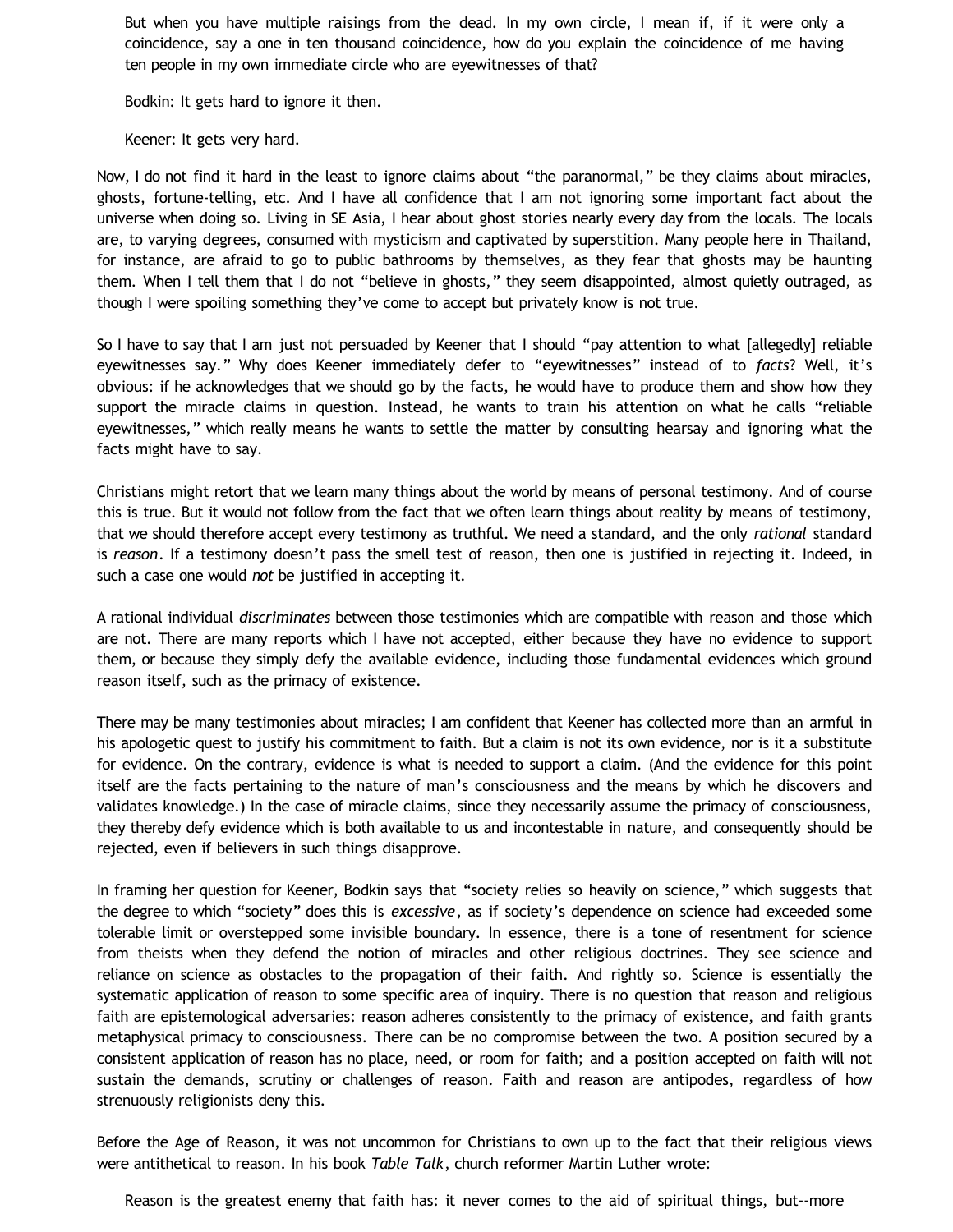frequently than not --struggles against the divine Word, treating with contempt all that emanates from God. (p. 353)

[Elsewhere Luther is purported to have written](http://www.brainyquote.com/quotes/authors/m/martin_luther.html) that "faith must trample under foot all reason, sense, and understanding." To say that "faith must trample under foot all reason, sense, and understanding," is to say that faith needs to steamroll over the human mind and turn it into a useless, impressionable pulp. Because the human mind identifies and integrates the objects it discovers in reality by means of reason, anything that is intended to destroy reason is geared towards destroying the human mind.

Since reason is "the faculty that identifies and integrates the material provided by man's senses" (Ayn Rand, *The Virtue of Selfishness*, p. 20), any philosophy which denies the validity of the senses, posits a realm of beings beyond the reach of the senses (e.g., "supernatural" beings), and/or affirms some non-sensory (or nonsensical) mode of awareness (which is ultimately indistinguishable from imagination), is an expression of anti-reason. This of course includes apologetic programs which contest the validity of the senses. Such contrivances essentially deny the validity of consciousness as such, while ignoring the fact that they require the use of one's consciousness to do so.

Of course, many Christian apologists might react to this by pointing out that they have rigorously logical arguments, and that they develop their doctrines and ideologies in strict conformance with logical norms. It is true that many Christians know how to put together a syllogism and draw a conclusion from supporting premises. That is well and good. However, while logic is the method which reason uses to validate knowledge and integrate newly validated knowledge into the sum of what one knows, logic *by itself* does not constitute reason. Logic provides the formal structure for knowledge, but it does not provide its *content*. For that, we need to look to reality; and for that, we need to attend to the objects of our awareness existing in the world, and that awareness is *perceptual* in nature.

Students of logic know that a formally valid argument can be assembled to prove any conclusion one desires; its premises can be objectively true, or they can be completely arbitrary, or some insidious mixture of both (which is the more lethal to human cognition). The logical structure of knowledge can be simulated in the context of content which has no objective basis in reality, and this is essentially what we find in religion.

The West's embrace of reason has put religion on the defensive, even though this embrace has wavered significantly over the past century or more. And although today's apologists typically will not admit it, their religion has been on the retreat ever since the Age of Reason, and that's because their worldview is incompatible with reason. This is why Christians since the dawn of the Renaissance have locked horns with the discoveries of science, especially in the life sciences. From dissecting human bodies to the advent of anesthesia, from the scientific exploration of human reproduction to the theory of evolution, Christianity has been the ever-present vocal opponent to scientific advances whenever they've seen the light of day. And it will continue to do so. Consider the recent opposition to stem-cell research. The systematic application of reason to specific areas of man's life, is bound to raise the ire of the more zealous (and consistent) religionists.

The question I have at this point for Keener, then, is: how does one determine whether or not someone who claims to be an eyewitness to a miracle is "reliable"? This is an open question, for Keener clearly assumes that there is such a thing as a reliable witness to a miracle in the first place. I would hope that Keener would address this matter in his double volume work. But he gives no indication of how he might address this in the brief clip. Numerous epistemological issues would have to be considered if one dares to take miracle claims seriously. For instance, how did the individual who claims to have witnessed a miracle, make the determination that what he witnessed was in fact a miracle? How did he determine that he was not perchance mistaken? What exactly did he perceive, and by what methodology did he identify what he perceive as a miracle? Christian apologists are constantly barraging us with the "How do you know?" line of questioning. Well, how are we supposed to know that some event claimed to be miraculous in nature really is miraculous? The question "How do you know?" only seems to apply in opposition to non-believers; theists themselves typically give no guidance on how one could rationally come to the knowledge they claim for themselves. The problem is exacerbated all the more if at the same time we're also told that the senses are not valid.

But seriously, this seems to be quite an epistemological quandary. If a person observes event X and says it's a miracle, how does he know this? We're constantly being reminded by Christian apologists that we don't know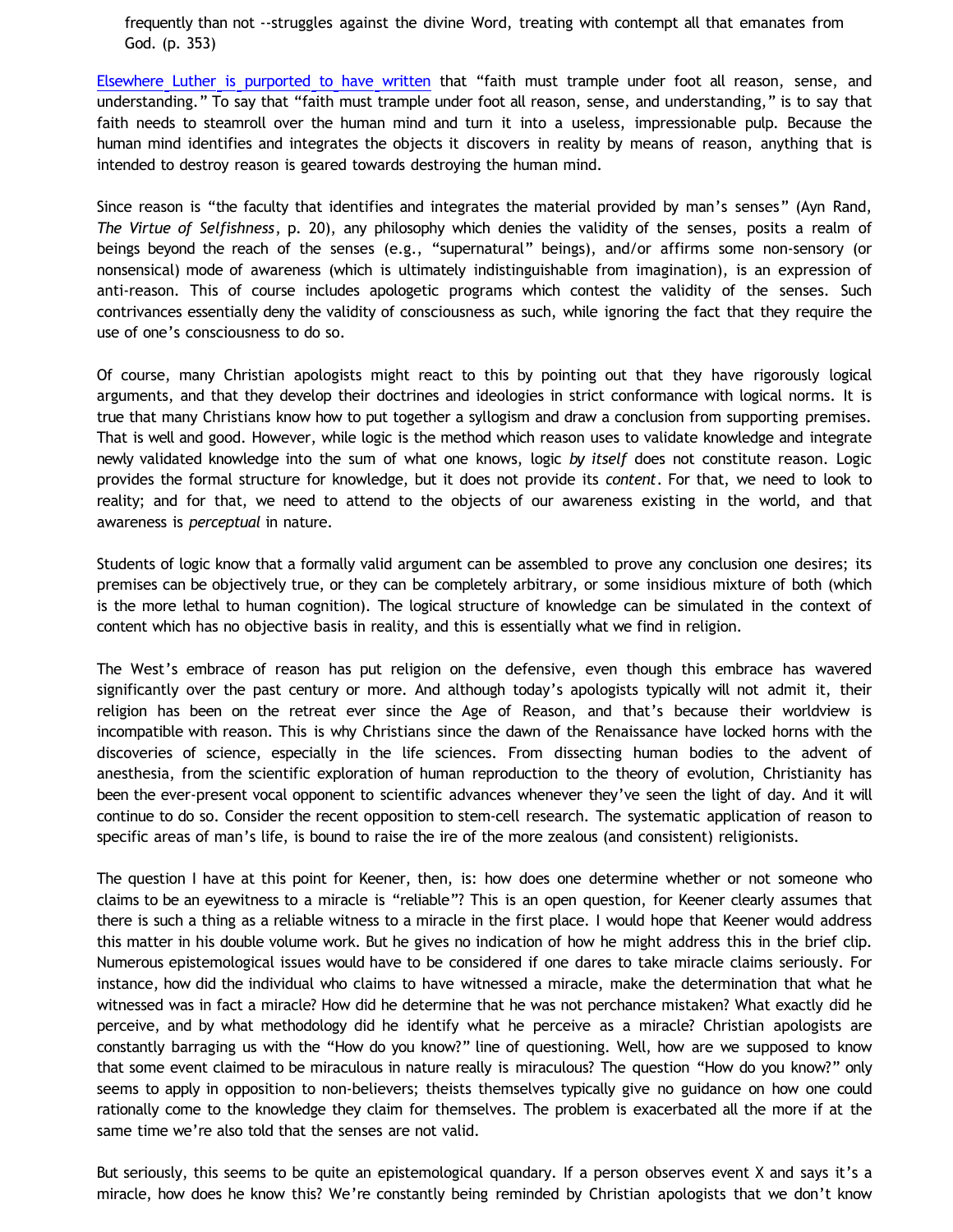everything, and in fact that's true. It's true for everyone; omniscience is a fiction. There are many things we still have yet to understand about the world, about nature, about what exists and the nature of the things that exist, even things we have not discovered yet. Isn't the Christian showing himself too hasty by immediately claiming the event is a miracle? Does he feel that it's not necessary to rule out possible natural (i.e., rational) explanations before settling on attributing the event to some supernatural force? After all, supernatural agents are supposed to be invisible, beyond the reach of perceptual awareness.

Here is another area to probe. If a person claims that an event which he has witnessed firsthand is indeed miraculous, does he also claim to have actually observed a supernatural agent causing the allegedly miraculous event to happen? Are not supernatural agents invisible and thus beyond the reach of man's perceptual faculties? Or, do they flash into perceptual range for just one or two select persons, and only for a brief moment in time, and then vanish out of view, perhaps only to bewilder those who did not enjoy the privilege of catching a glimpse of them? The question is: What justifies calling an event "miraculous"? If a person cannot confirm that the event in question was actually caused by a supernatural being, how could he make the determination that the event in question is miraculous? If he could not observe a supernatural being causing the event, how could he know that the event was caused by a supernatural being?

These seem to be obvious questions, but I wouldn't be surprised if Keener does not address them, or at any rate only skirts around them without satisfying them *rationally*. We who are removed from the firsthand experience required for identifying the nature of something, are expected to take "eyewitnesses" at their word. But this says nothing about how the "eyewitnesses" themselves made the determination that what they witnessed was in fact miraculous.

Typically when a person claims to have witnessed a miracle, the worry arises that the person making the claim is drawing his conclusion in haste, perhaps out of sheer ignorance. If a person does not know what caused an event, does this ignorance justify calling it "miraculous"? Reports of miracles happening seem to occur with greater frequency among the less educated and/or more superstitious, and only come from those who have already implicitly granted metaphysical primacy to consciousness in the framework of their worldview. Judging from my own experience of individuals who have claimed to have witnessed a miracle, there seems to be a strong *desire* that what the person observed was special in some otherworldly sense, that the individual really *wants* the event she observed to have been a genuine miracle. Questioning the authenticity of the experience, or more to the point, the assessment of the experience one has had, very often meets highly-charged emotional resistance. Belief in miracles usually involves some kind of confessional investment that the identification of said event being miraculous is beyond question.

Now, one can always *imagine* that an event was supernaturally caused. But *showing* that it was actually caused by some unnatural, non-man-made agent is quite another thing. And Christians have a long history of failing to come to grips with this fact. They fail to come to grips with it because they avoid it like the plague, and they avoid it like the plague because they cannot answer it. They cannot satisfy their own apologetic refrain, "How do you know?"

When it comes to miracle-belief, however, Christians typically take the attitude that non-believers need to change their minds, while believers offer essentially nothing more than hearsay, secondhand (or further removed) reports, and legends which, like fish stories, grow with each retelling. The issue of metaphysical primacy is far from their minds. Objective epistemological methodology is not on their side. Very typically, Christians prefer to lambaste non-believers, especially behind their backs, for their disbelief in miracles. They almost seem to be saying to us, "We believed these stories on the bible's say so, why are you so thick that you don't do the same?"

Keener paints a portrait of "skeptics" which makes them appear extremely stubborn, unreasonable, unjustifiably prejudiced. He asks:

If you hold your philosophic premise so tightly because you haven't experienced it, that you doubt everybody else has experienced it, if you're willing to call hundreds of millions of people liars, to defend your philosophic premise, wouldn't it be worth rethinking whether your philosophic presupposition might be open to reconsideration?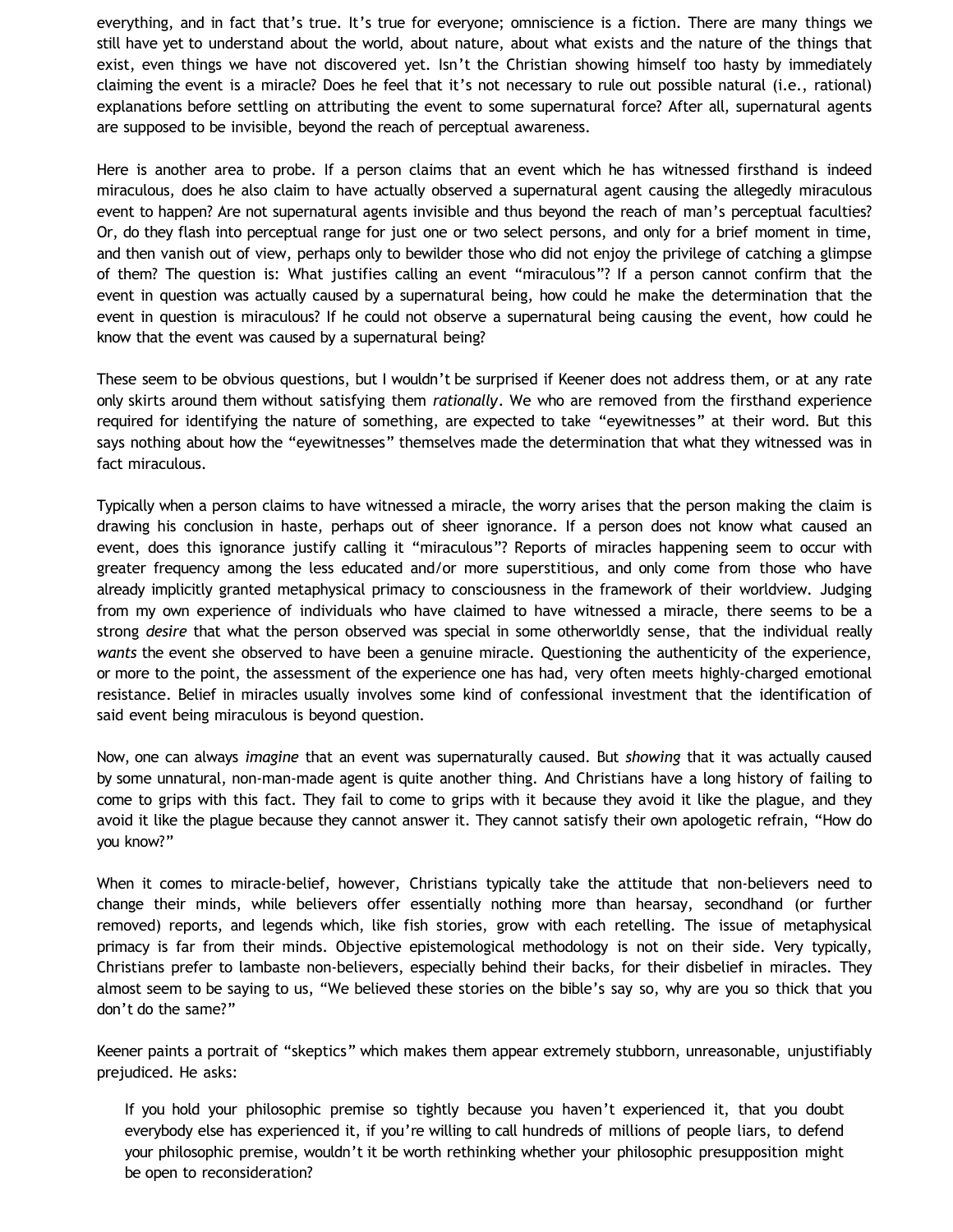For one thing, it is hard to see why it would bother a person if others did not believe in miracles, especially if the believer recognizes such things as miracles to be special, rare, and dependent upon witnesses for their report. People do not believe everything they hear, and it seems that adults who believe in miracles would have a mature understanding of this fact.

Keener wrote a book with close to 1200 pages defending the "credibility" of the New Testament's miracle stories. While his stated two-fold thesis is

that eyewitnesses do offer miracle claims, a thesis simple enough but one sometimes neglected when some scholars approach accounts in the Gospels. The secondary thesis is that supernatural explanations, while not suitable in every case, should be welcome on the scholarly table along with other explanations often discussed (p. 1)

it seems that Keener is very concerned with convincing others, maybe even himself, that miracles actually do happen, which is not what his theses indicate. No doubt many people *want* to believe in miracles, and the desire that miracle claims be authentic may be a powerful motivator for someone to devote untold hours of effort, research, toil, even frustration, to the task of making them seem truthful.

John Frame tells us that "a person with a wish to be fulfilled is often on the road to belief" (*Apologetics to the Glory of God*, p. 37). And in his [debate with Jeff Lowder](http://www.youtube.com/watch?v=HNsvP5KjEVE), Christian apologist Phil Fernandes states (at 1:19:01-1:19:10) that "I just believe that we are very good about lying to ourselves, and only accepting, uh, or interpreting the evidence the way we would like to." Christians are people who hope that the New Testament's miracle accounts are true, and many seem to take personal offense at anyone who doesn't believe in them. (Notice how quickly Christians will attack non-believers personally simply because they don't believe; in an influential work, Greg Bahnsen calls the non-believer "dull, stubborn, boorish, obstinate and stupid" - *Always Ready*, p. 56; no doubt many believers would say that Bahnsen slipped by leaving out 'foolish' and 'arrogant'.)

Now it would seem rather strange for a Christian to scold a person for firmly holding to his position; Christians themselves pride themselves on their unflinching faith in their religious program. So for Keener to fault a person for "hold[ing his] philosophic premise… *tightly*," seems rather hypocritical. Does he resent people for holding their position "so tightly" that they consequently do not accept Christianity's miracle claims? Again, why would it bother someone, unless perhaps she were *insecure* about the position which she's accepted as truth and in which she's invested herself emotionally to believing?

Christians typically do not come across like Kevin McCarthy's character in *Invasion of the Body Snatchers*, who runs down the middle of a highway (this is toward the end of the movie), screaming and ranting that everyone's "in danger," risking his own life while frantically trying to warn people of something he knows to be the case given the overwhelming empirical evidence he's seen *firsthand*. The man is scared out of his wits about the danger which the body snatchers represent, and he acts accordingly. I've *never* encountered a Christian who behaves according to what his worldview teaches, even though his worldview teaches not only that our mortal bodies will be destroyed, but also that our souls will be doomed to a hellish oblivion forever and ever, amen! By contrast, Keener is relaxed, completely composed, affecting the mannerisms one might expect from an orthodontist explaining a dental procedure. The psychology evident in the apologist's actions and visible demeanor is not even approximately commensurate with the eternal consequences claimed by the Christian worldview.

By contrast, McCarthy's character was not resentful of people who did not immediately believe his claims; he realized that his claims were outlandish. "Sure it's fantastic," he says, but insists that what he says is true. The point is that he was genuinely concerned for people's safety, and was not disposed to taking umbrage at dismissals. He didn't run around asking "Hey, if you hold your philosophic premise so tightly that you're willing to call me a liar, well, don't you think your presuppositions should be open to reconsideration, even a little bit?" Naturally he was frustrated, but his frustration was due to the imminent danger of the situation, not due to being personally offended because people didn't believe him. Christian apologists *never* come across as genuinely concerned for people's wellbeing, as one should expect given the nature of their claims. Rather, they want to debate, and they want to act as though their worldview were a "hammer" that they could use to pound people into surrendering their minds, their values, their very lives. Their concern is not for people's safety, but for breaking their spirit.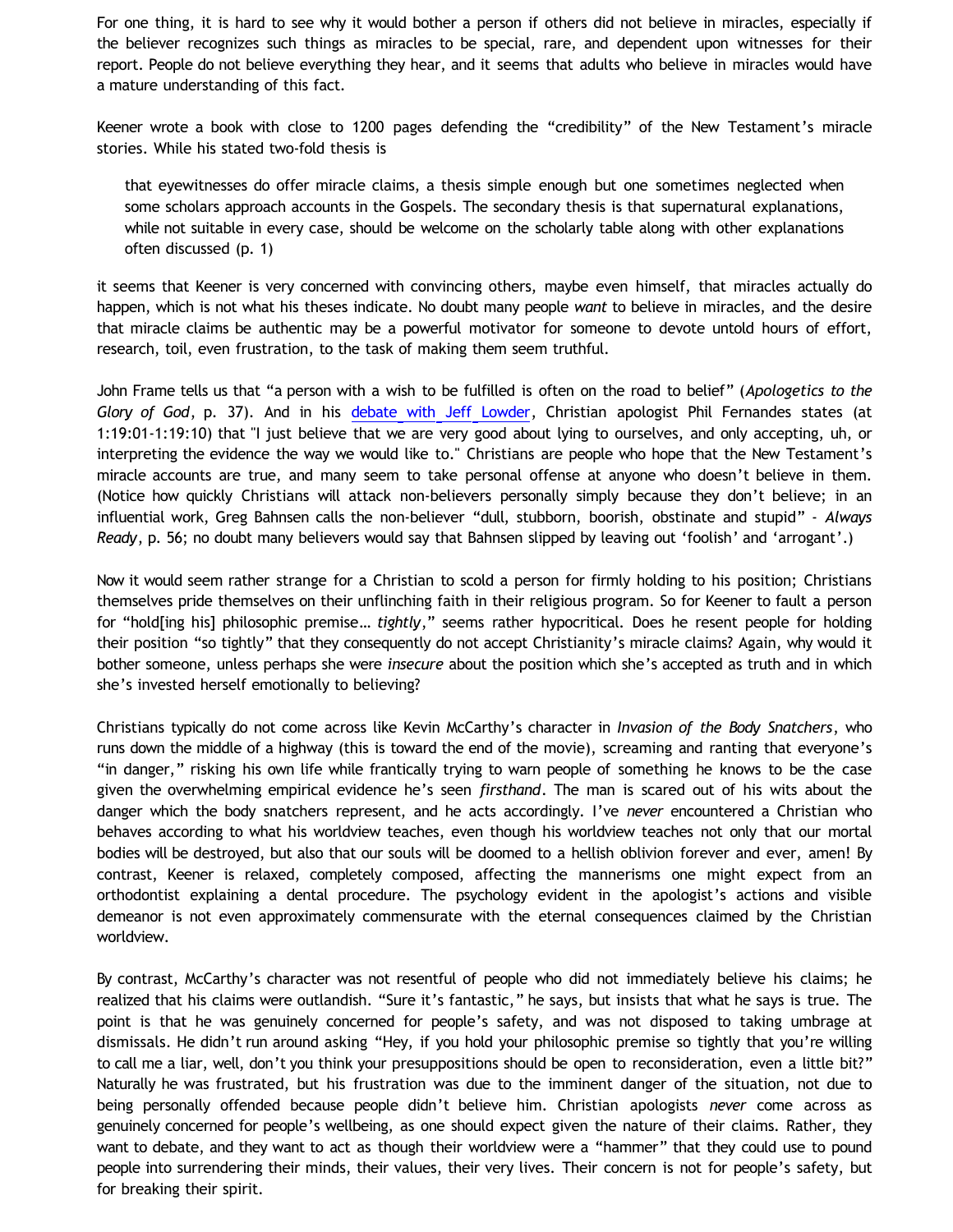## Could it be that Christians are the *real* body snatchers?

Keener thinks that non-believers "doubt everyone else has experienced" a miracle, and apparently thinks we doubt this specifically "to defend [our] philosophic premise." Keener doesn't want to allow that we have much stronger defenses for our "philosophic premise" than merely "*doubt*" about what someone else may have experienced or might believe. Doubt is certainly *not* the foundation of my worldview, regardless of how much someone like Keener might misunderstand it.

I have personally met a small number of individuals who claimed to have witnessed a miracle firsthand. But I could count these persons on one hand. They represent *by far* a statistically insignificant minority of all the persons whom I have known over my life. I don't have to doubt that "everybody" has witnessed a miracle; infinitesimally few have claimed that they did witness a miracle. So Keener comes across as grandstanding his own overstatement of the case, which does not bode well for *his* credibility (let alone the presumed "Credibility of the New Testament's Accounts"). If Keener's confidence in miracles and miracle claims is so solid and defensible, why does he need to distort the non-believer's position in such a caricaturized manner? Again, the psychology behind his words seems to undermine his professed viewpoint.

So readers should see, I am wholly willing to interact with the apologist's statements as though they were directed to *me*, to my worldview, to my position, to my approach to reality and knowledge. There's no evasion on my part in dealing with Keener's points here. Indeed, I am *eager* to examine these things; I am *eager* to consider what apologists say. Let the longevity of my blog vouch for this; let the *content* of my blog vouch for this.

Of the many things Keener stated in his reply to Bodkin, I found this to be the most stupendous:

… if you're willing to call hundreds of millions of people liars…

I've long suspected that believers have an automatized habit of compartmentalizing their worldview statements, and that this stems from the overt internal fragmentation of their psychology which is in turn caused by the compartmentalization which their worldview foists on their psychology. James 1:8 tells us that "a double minded man is unstable in all his ways." And here we have a Christian complaining at the prospect of non-Christians calling everyone else "liars"! Here we have the pot calling the kettle black, flat and simple. In Romans 3:4, Paul says "let God be true, but every man a liar." Why now does Keener wince when a person calls a mere "hundreds of millions of people liars"? When Christianity calls *billions* of people "liars," why would Keener raise this point as though it were unjustified?

Presuppositional apologists routinely tell us that non-believers "really know" that the Christian god exists, but that they "suppress" this knowledge "in unrighteousness." If this is not an instance of Christians calling non-Christians *liars*, what would be? Quotations from the New Testament (the "credibility" of which Keener wants to defend), tell us outright that non-Christians are deliberately denying what they privately "know" to be true. Neither apologists nor the "scripture" passages which they quote, provide any *objective* evidence for what they claim; they simply repeat what they've read in Romans 1 as though it had the power to settle the matter, as though the act of repeating the passage in question were equivalent to *substantiating* it. The problem is: it is not equivalent, and only they assume that it has such status. If they're trying to *persuade* anyone to their view, they should have the prudence *not* to simply *quote* the claims which need substantiating in the first place *as though* merely quoting them constituted such substantiation. Given their claim to be "led by the spirit," their lack of such prudence only serves to undermine their claim to credibility *all the more*.

It is true that many people throughout the world are dishonest. They are dishonest to the facts, they are dishonest to the nature of their own minds. They've been told to believe a set of lies, and in the church pews, the mosques, the temples, etc., they affirm standardized creeds, they promise devotion, they swear allegiance. Consider a child who's told that Mohammed was the last prophet of Allah. He's told that Allah is the one true " God," and he's told that Mohammed was a real man, a holy man, the holiest of holy men. The boy is philosophically defenseless against these claims; everyone else around him believes these claims (or at least repeats them as though they believed them), and he's constantly being urged to believe them. Nothing in his *social* experience suggests that these claims are false. And though there's nothing in his firsthand perceptual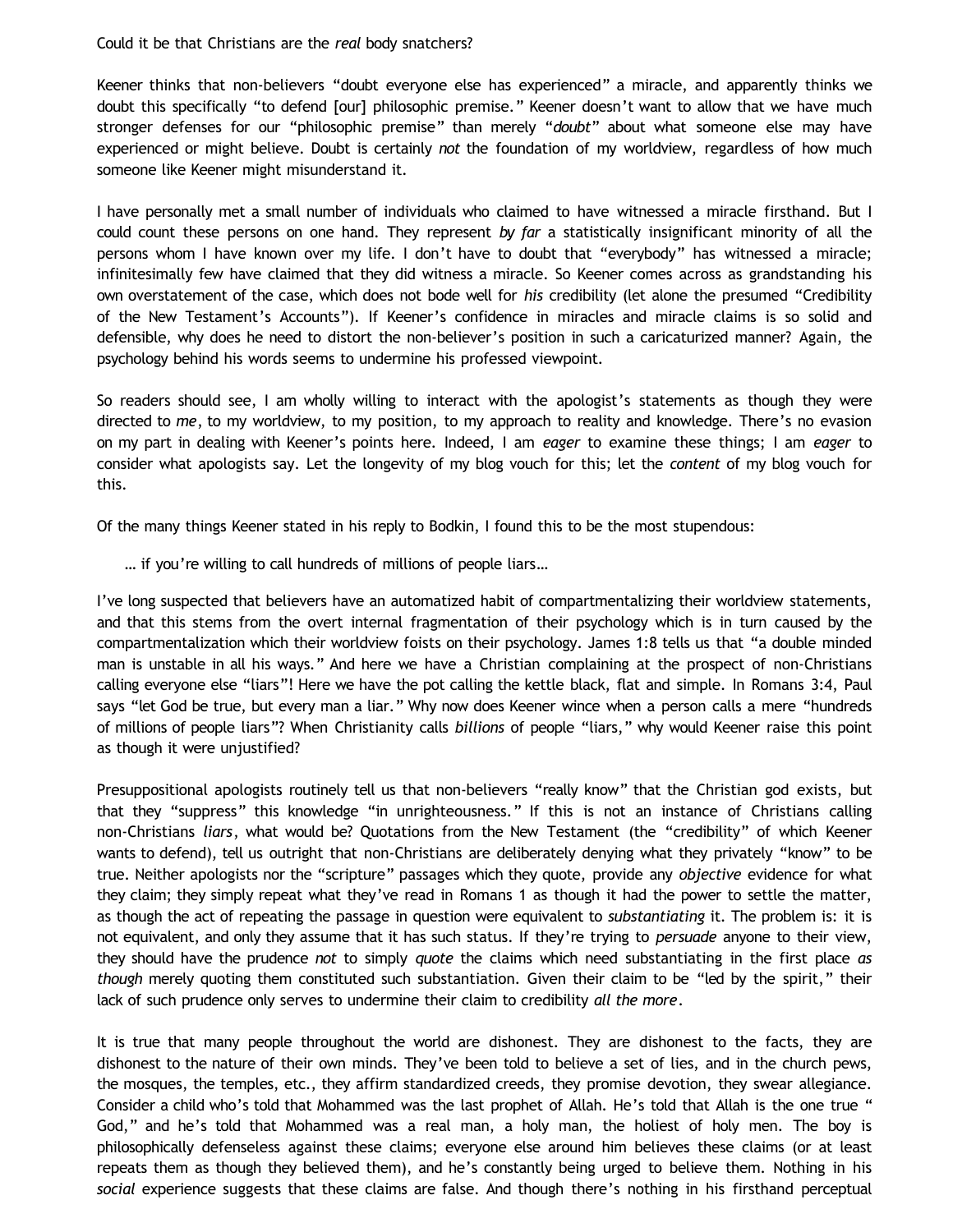experience which objectively confirms the truth of these claims, he's not trained to put stock in such things anyway. He is urged to take important "truths" on others' *say so*; he is urged on the basis of someone's say-so to take things on someone's say-so. He exemplifies Rand's insight that "faith in the supernatural begins as faith in the superiority of others" ("Galt's Speech," *For the New Intellectual*, p. 128).

And yet, Christians call this young man a *liar*. In fact, they call *all* such persons *liars*. They're liars, not only because they've believed a lie, but because they've allegedly suppressed a truth that they know and in place of that truth they are deliberately spreading a lie, all on purpose. They spread what they believe, and what they believe is said by Christians to be a lie. They hold to it "tightly," but it is not clear whether or not they are wrong for this (it is wrong for "skeptics" to hold "tightly" to their views, but it is not wrong for religionists to do so). Rival religionists are not wrong for holding a view "tightly"; only those who allow science to lead their way through the darkness of ignorance are guilty of holding to a view "tightly," and only then is it not good.

As a Christian defending the claims of Christianity, Keener is essentially affirming that millions if not billions of people are "liars." China has roughly 1.35 *billion* people, by far the *vast majority* of whom are *not* Christian. So Christians are in effect calling all of them liars. Here in Thailand, there are barely any Christians. So nearly everyone living here is, according to Christianity, a liar. And so on. Is not Keener thus willing to call millions of people liars, in order to defend his philosophic premise? Does this give him pause to consider that maybe, just maybe, it would be worth rethinking whether his philosophic presupposition might be open to reconsideration?

By identifying himself as a former atheist, Keener seeks to ingratiate himself with "skeptics," as if to say, "I know your position, I've been there myself, and I've moved on by choosing to be open-minded," which would imply that those whom he is trying to ingratiate are not really open-minded after all. "Open-mindedness" typically implies a willingness to examine things from a different perspective, and suggests that a person is receptive to new ideas and arguments. Curiously, however, Keener's own response to Bodkin's question suggests quite a different attitude, for he acknowledges that explanations other than those pointing to miracles are available. Would not a genuinely "open-minded" stance entail willingness to consider alternative explanations?

Keener speaks of miracles as though they were happening all the time. He reports that when he was an atheist he "had seen some miracles" and "had experienced some miracles," again offering no clues as to how he made such identifications, no reasons why we should accept these claims as rationally viable. The impression which Keener wants to give is that, as an atheist, as a "skeptic," he was living in denial of "facts" which were evident all around him.

Keener cites some skeptics as saying "Well, we don't have any naturalistic explanation for this now, but maybe we will someday," and quips that "that's good enough for them." It is interesting to compare this with the attitude which many Christians have in response to the "paradoxical" nature of certain tenets of Christianity, such as the doctrines of the trinity and the incarnation, doctrines which are said to be merely "apparently contradictory," and not really contradictory at all. This attitude is not the attitude one finds in science. Science involves gathering facts to generate theories and conclusions, and in assessing certain claims, certain key facts may be unavailable at the present, but may come to light in the future, as has happened countless times in the enterprises of science. This is radically different from the attitude that the doctrine of the trinity, for instance, is merely "apparently contradictory" without really being contradictory, since it is not a matter of gathering facts to generate theories or conclusions, but rather a dogma which has been affirmed as a traditional part of Christianity and which today's believers are reluctant to question and find unfit for human consumption. In the case of the doctrine of the trinity, where would anyone go to find out further "facts" to help resolve what clearly looks like a real contradiction? Blank out.

In the case of a claim that an event was miraculous in nature, we can at least check to see if there is any evidence documenting that the event actually took place as it has been described, and then check the facts of the case to determine whether or not a "naturalistic" explanation is presently available. In the spirit of science, there is nothing wrong with waiting for additional evidence to come to a solid conclusion about something under investigation. Check with any police department and you will find that there are many "cold cases" waiting for additional facts to help solve a crime which has yet to be closed. But scientific forensics would be anathema to miracle claims, just as a proof would be fatal to religious belief: "a God susceptible of proof would have to be finite and limited; He would be one entity among others within the universe, not a mystic omnipotence